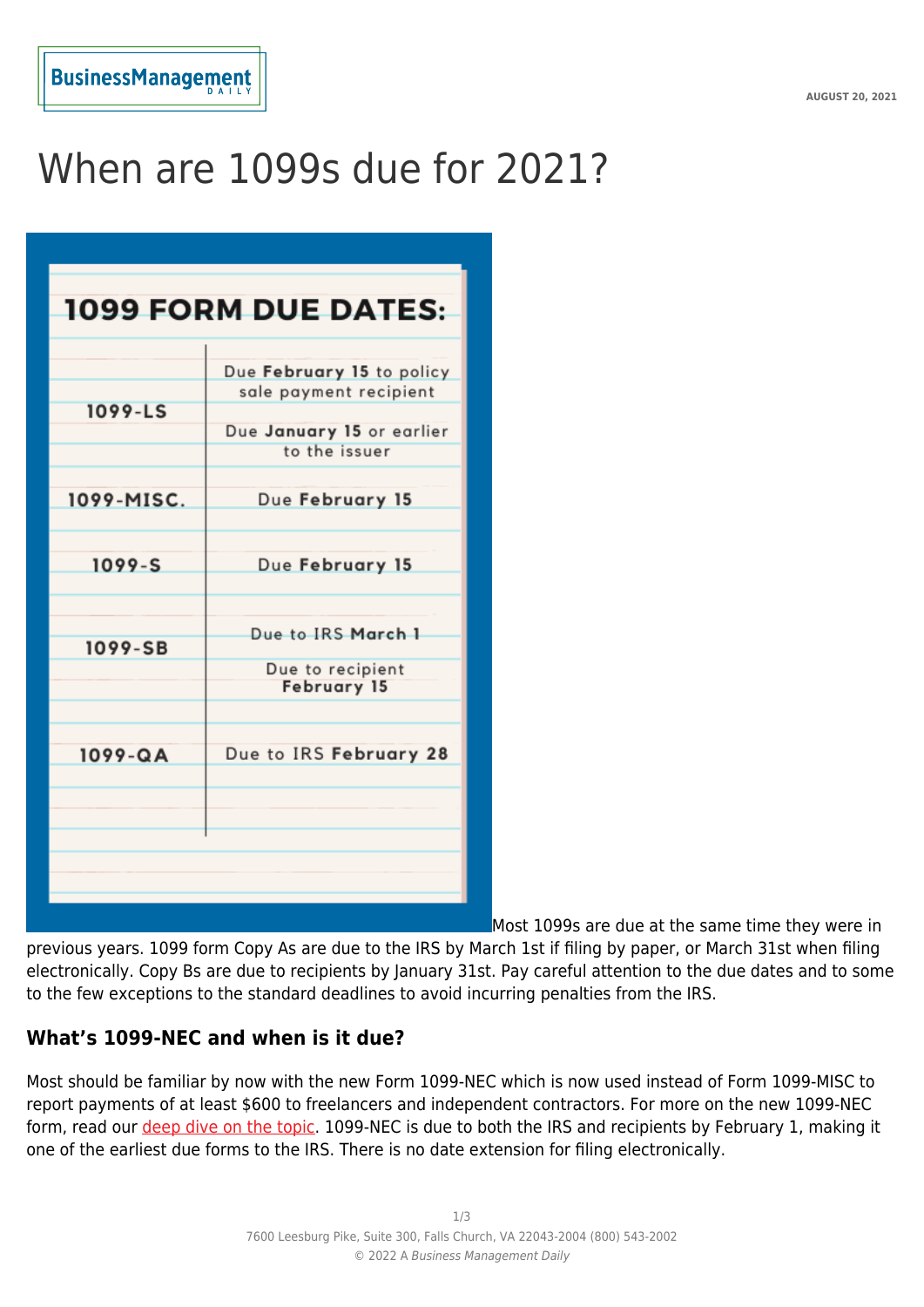# **A few 1099 forms have different due dates.**

The following forms vary a bit from the conventional due dates mentioned above. The following list notes how they deviate:

- **1099-LS. Reportable Life Insurance Sale.** Due by February 15, 2022, to the reportable policy sale payment recipient. Due by January 15, 2022, to the issuer, or earlier as required by Regulations section 1.6050Y-2(d)(2)(iI)(A).
- **1099-MISC. Miscellaneous Income.** Due to the recipient by Feb 15th if it includes:
	- $\circ$  Substitute dividends and tax-exempt interest payments reportable by brokers of \$10 or more. ○ Gross proceeds paid to attorneys of \$600 or more.
- **1099-S. Proceeds from real estate transactions.** Due to the recipient Feb 15.
- **1099-SB. Seller's Investment in Life Insurance Contract.** Due to the IRS March 1. Due to the recipient February 15.
- **1099-QA. Distributions from ABLE accounts.** Due to the IRS by Feb 28th, it does not have a later due date when filing electronically.

**Additional Resource:** A full list of forms and due dates can be found on the [IRS website](https://www.irs.gov/instructions/i1099gi#:~:text=The%20due%20date%20for%20furnishing,)%20is%20February%2016%2C%202021.).

# **File 1099s correctly and on time to avoid penalties**

You'll want to get your 1099 forms submitted correctly and by the due date as you may be subject to a penalty for failing to do so.

### **Penalties may apply:**

- If you fail to file timely.
- If you fail to include all information required to be shown on a return.
- If you include incorrect information on a return.
- If you file on paper when you were required to file electronically.
- If you report an incorrect TIN.
- If you fail to report a TIN.
- If you fail to file paper forms that are not machine-readable and applicable revenue procedures provides for a machine-readable paper form.

## **Penalties increase the longer you wait to correct them**

If you realize you made a mistake, it's important to address it as quickly as possible to avoid paying increased fees.

#### **The penalty is as follows:**

- \$50 per information return if you correctly file within 30 days (by March 30 if the due date is February 28); maximum penalty \$565,000 per year (\$197,500 for small businesses, defined below).
- \$110 per information return if you correctly file more than 30 days after the due date but by August 1; maximum penalty \$1,696,000 per year (\$565,000 for small businesses).
- \$280 per information return if you file after August 1 or you do not file required information returns; maximum penalty \$3,392,000 per year (\$1,130,500 for small businesses).

[optin-monster slug="nmfdmcxcjfnyvqdfmxzv"]

#### **What to do if you make a mistake**

Fortunately, correcting a mistake isn't too difficult - but you want to do it quickly. There are two types of errors -